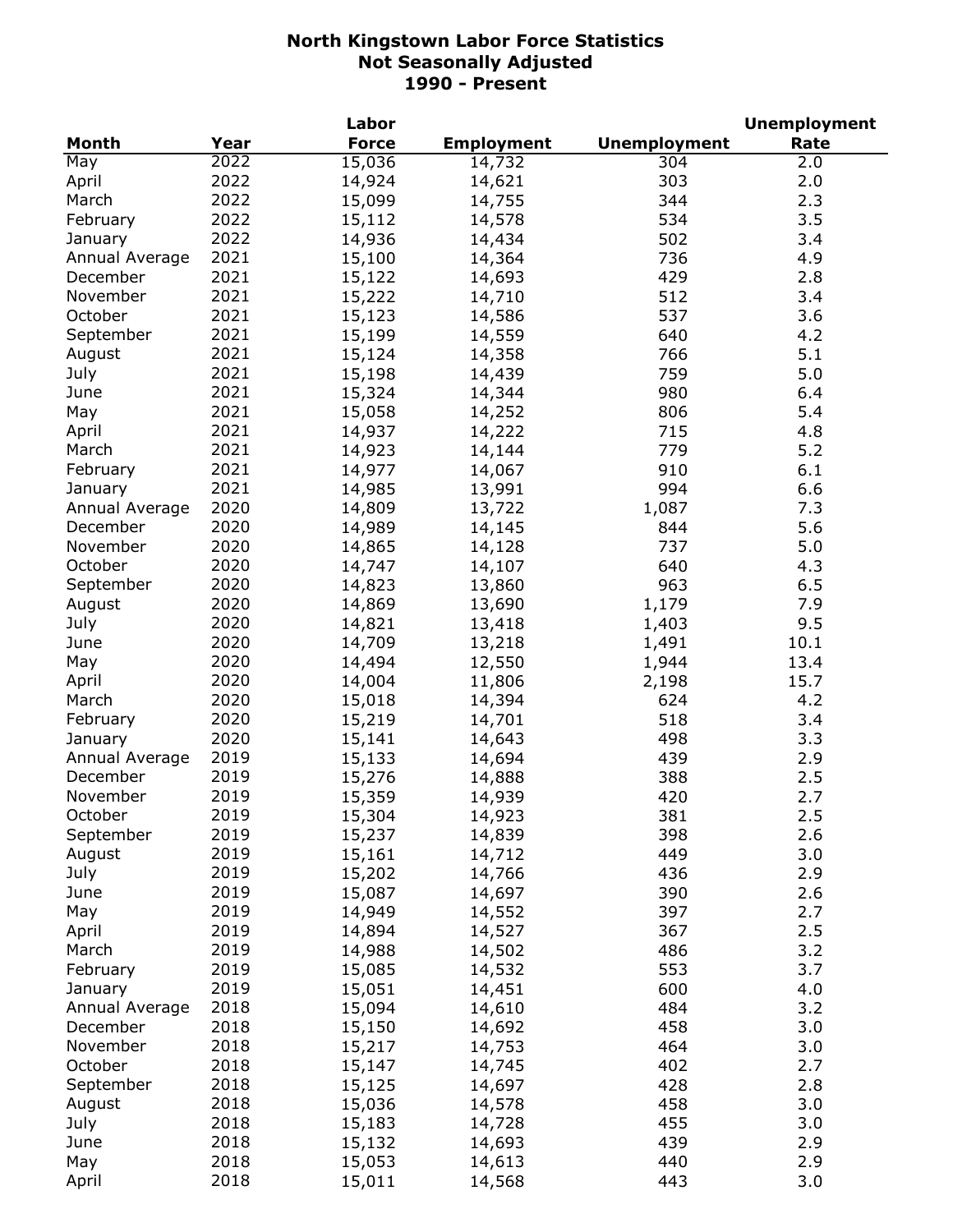| <b>Unemployment</b><br><b>Month</b><br>Year<br><b>Force</b><br>Rate<br><b>Employment</b><br>2018<br>15,044<br>565<br>3.8<br>March<br>14,479<br>2018<br>February<br>643<br>15,098<br>4.3<br>14,455<br>2018<br>615<br>January<br>14,934<br>14,319<br>4.1<br>2017<br>532<br>3.6<br>Annual Average<br>14,879<br>14,347<br>2017<br>518<br>3.5<br>December<br>14,955<br>14,437<br>2017<br>November<br>14,980<br>520<br>3.5<br>14,460<br>2017<br>October<br>14,903<br>460<br>3.1<br>14,443<br>2017<br>14,929<br>14,475<br>454<br>3.0<br>September<br>501<br>2017<br>14,829<br>14,328<br>3.4<br>August<br>526<br>July<br>2017<br>14,931<br>14,405<br>3.5<br>2017<br>14,893<br>491<br>3.3<br>June<br>14,402<br>2017<br>14,800<br>14,299<br>501<br>3.4<br>May<br>2017<br>14,804<br>14,314<br>490<br>3.3<br>April<br>2017<br>600<br>4.0<br>14,861<br>14,261<br>March<br>2017<br>14,869<br>661<br>4.4<br>February<br>14,208<br>2017<br>663<br>14,790<br>4.5<br>14,127<br>January<br>2016<br>612<br>14,514<br>4.2<br>Annual Average<br>13,902<br>504<br>3.5<br>2016<br>14,554<br>December<br>14,050<br>2016<br>November<br>14,612<br>537<br>3.7<br>14,075<br>2016<br>3.6<br>October<br>14,552<br>517<br>14,035<br>2016<br>September<br>14,502<br>13,941<br>561<br>3.9<br>2016<br>14,505<br>589<br>4.1<br>August<br>13,916<br>2016<br>14,605<br>619<br>4.2<br>July<br>13,986<br>2016<br>604<br>4.1<br>June<br>14,588<br>13,984<br>2016<br>593<br>14,412<br>4.1<br>May<br>13,819<br>2016<br>597<br>14,440<br>13,843<br>4.1<br>April<br>2016<br>696<br>14,481<br>13,785<br>4.8<br>March<br>2016<br>5.2<br>14,492<br>13,736<br>756<br>February<br>2016<br>5.4<br>14,422<br>773<br>13,649<br>January<br>5.1<br>2015<br>14,602<br>740<br>Annual Average<br>13,862<br>December<br>2015<br>679<br>4.6<br>14,628<br>13,949<br>2015<br>November<br>684<br>14,617<br>13,933<br>4.7<br>October<br>2015<br>658<br>4.5<br>14,585<br>13,927<br>2015<br>September<br>636<br>14,493<br>13,857<br>4.4<br>August<br>2015<br>14,568<br>13,869<br>699<br>4.8<br>2015<br>720<br>July<br>14,655<br>13,935<br>4.9<br>2015<br>5.0<br>737<br>June<br>14,699<br>13,962<br>2015<br>760<br>5.2<br>May<br>14,625<br>13,865<br>2015<br>669<br>14,524<br>13,855<br>4.6<br>April<br>2015<br>832<br>5.7<br>March<br>14,582<br>13,750<br>2015<br>872<br>February<br>14,626<br>6.0<br>13,754<br>2015<br>929<br>14,622<br>13,693<br>6.4<br>January<br>2014<br>927<br>6.3<br>Annual Average<br>14,627<br>13,700<br>5.3<br>2014<br>14,723<br>783<br>December<br>13,940<br>2014<br>14,709<br>787<br>5.4<br>November<br>13,922<br>October<br>2014<br>14,657<br>732<br>5.0<br>13,925<br>2014<br>14,603<br>817<br>5.6<br>September<br>13,786<br>872<br>2014<br>6.0<br>August<br>14,638<br>13,766<br>902<br>July<br>2014<br>6.1<br>14,697<br>13,795<br>2014<br>861<br>5.9<br>June<br>14,677<br>13,816<br>May<br>2014<br>923<br>6.3<br>13,614<br>14,537<br>2014<br>933<br>April<br>14,507<br>6.4<br>13,574<br>March<br>2014<br>7.6<br>14,586<br>13,473<br>1,113 |          |      | Labor  |        |       | <b>Unemployment</b> |
|-------------------------------------------------------------------------------------------------------------------------------------------------------------------------------------------------------------------------------------------------------------------------------------------------------------------------------------------------------------------------------------------------------------------------------------------------------------------------------------------------------------------------------------------------------------------------------------------------------------------------------------------------------------------------------------------------------------------------------------------------------------------------------------------------------------------------------------------------------------------------------------------------------------------------------------------------------------------------------------------------------------------------------------------------------------------------------------------------------------------------------------------------------------------------------------------------------------------------------------------------------------------------------------------------------------------------------------------------------------------------------------------------------------------------------------------------------------------------------------------------------------------------------------------------------------------------------------------------------------------------------------------------------------------------------------------------------------------------------------------------------------------------------------------------------------------------------------------------------------------------------------------------------------------------------------------------------------------------------------------------------------------------------------------------------------------------------------------------------------------------------------------------------------------------------------------------------------------------------------------------------------------------------------------------------------------------------------------------------------------------------------------------------------------------------------------------------------------------------------------------------------------------------------------------------------------------------------------------------------------------------------------------------------------------------------------------------------------------------------------------------------------------------------------------------------------------------------------------------------------------------------------------------------------------------------------------------------------------------------------------------|----------|------|--------|--------|-------|---------------------|
|                                                                                                                                                                                                                                                                                                                                                                                                                                                                                                                                                                                                                                                                                                                                                                                                                                                                                                                                                                                                                                                                                                                                                                                                                                                                                                                                                                                                                                                                                                                                                                                                                                                                                                                                                                                                                                                                                                                                                                                                                                                                                                                                                                                                                                                                                                                                                                                                                                                                                                                                                                                                                                                                                                                                                                                                                                                                                                                                                                                                       |          |      |        |        |       |                     |
|                                                                                                                                                                                                                                                                                                                                                                                                                                                                                                                                                                                                                                                                                                                                                                                                                                                                                                                                                                                                                                                                                                                                                                                                                                                                                                                                                                                                                                                                                                                                                                                                                                                                                                                                                                                                                                                                                                                                                                                                                                                                                                                                                                                                                                                                                                                                                                                                                                                                                                                                                                                                                                                                                                                                                                                                                                                                                                                                                                                                       |          |      |        |        |       |                     |
|                                                                                                                                                                                                                                                                                                                                                                                                                                                                                                                                                                                                                                                                                                                                                                                                                                                                                                                                                                                                                                                                                                                                                                                                                                                                                                                                                                                                                                                                                                                                                                                                                                                                                                                                                                                                                                                                                                                                                                                                                                                                                                                                                                                                                                                                                                                                                                                                                                                                                                                                                                                                                                                                                                                                                                                                                                                                                                                                                                                                       |          |      |        |        |       |                     |
|                                                                                                                                                                                                                                                                                                                                                                                                                                                                                                                                                                                                                                                                                                                                                                                                                                                                                                                                                                                                                                                                                                                                                                                                                                                                                                                                                                                                                                                                                                                                                                                                                                                                                                                                                                                                                                                                                                                                                                                                                                                                                                                                                                                                                                                                                                                                                                                                                                                                                                                                                                                                                                                                                                                                                                                                                                                                                                                                                                                                       |          |      |        |        |       |                     |
|                                                                                                                                                                                                                                                                                                                                                                                                                                                                                                                                                                                                                                                                                                                                                                                                                                                                                                                                                                                                                                                                                                                                                                                                                                                                                                                                                                                                                                                                                                                                                                                                                                                                                                                                                                                                                                                                                                                                                                                                                                                                                                                                                                                                                                                                                                                                                                                                                                                                                                                                                                                                                                                                                                                                                                                                                                                                                                                                                                                                       |          |      |        |        |       |                     |
|                                                                                                                                                                                                                                                                                                                                                                                                                                                                                                                                                                                                                                                                                                                                                                                                                                                                                                                                                                                                                                                                                                                                                                                                                                                                                                                                                                                                                                                                                                                                                                                                                                                                                                                                                                                                                                                                                                                                                                                                                                                                                                                                                                                                                                                                                                                                                                                                                                                                                                                                                                                                                                                                                                                                                                                                                                                                                                                                                                                                       |          |      |        |        |       |                     |
|                                                                                                                                                                                                                                                                                                                                                                                                                                                                                                                                                                                                                                                                                                                                                                                                                                                                                                                                                                                                                                                                                                                                                                                                                                                                                                                                                                                                                                                                                                                                                                                                                                                                                                                                                                                                                                                                                                                                                                                                                                                                                                                                                                                                                                                                                                                                                                                                                                                                                                                                                                                                                                                                                                                                                                                                                                                                                                                                                                                                       |          |      |        |        |       |                     |
|                                                                                                                                                                                                                                                                                                                                                                                                                                                                                                                                                                                                                                                                                                                                                                                                                                                                                                                                                                                                                                                                                                                                                                                                                                                                                                                                                                                                                                                                                                                                                                                                                                                                                                                                                                                                                                                                                                                                                                                                                                                                                                                                                                                                                                                                                                                                                                                                                                                                                                                                                                                                                                                                                                                                                                                                                                                                                                                                                                                                       |          |      |        |        |       |                     |
|                                                                                                                                                                                                                                                                                                                                                                                                                                                                                                                                                                                                                                                                                                                                                                                                                                                                                                                                                                                                                                                                                                                                                                                                                                                                                                                                                                                                                                                                                                                                                                                                                                                                                                                                                                                                                                                                                                                                                                                                                                                                                                                                                                                                                                                                                                                                                                                                                                                                                                                                                                                                                                                                                                                                                                                                                                                                                                                                                                                                       |          |      |        |        |       |                     |
|                                                                                                                                                                                                                                                                                                                                                                                                                                                                                                                                                                                                                                                                                                                                                                                                                                                                                                                                                                                                                                                                                                                                                                                                                                                                                                                                                                                                                                                                                                                                                                                                                                                                                                                                                                                                                                                                                                                                                                                                                                                                                                                                                                                                                                                                                                                                                                                                                                                                                                                                                                                                                                                                                                                                                                                                                                                                                                                                                                                                       |          |      |        |        |       |                     |
|                                                                                                                                                                                                                                                                                                                                                                                                                                                                                                                                                                                                                                                                                                                                                                                                                                                                                                                                                                                                                                                                                                                                                                                                                                                                                                                                                                                                                                                                                                                                                                                                                                                                                                                                                                                                                                                                                                                                                                                                                                                                                                                                                                                                                                                                                                                                                                                                                                                                                                                                                                                                                                                                                                                                                                                                                                                                                                                                                                                                       |          |      |        |        |       |                     |
|                                                                                                                                                                                                                                                                                                                                                                                                                                                                                                                                                                                                                                                                                                                                                                                                                                                                                                                                                                                                                                                                                                                                                                                                                                                                                                                                                                                                                                                                                                                                                                                                                                                                                                                                                                                                                                                                                                                                                                                                                                                                                                                                                                                                                                                                                                                                                                                                                                                                                                                                                                                                                                                                                                                                                                                                                                                                                                                                                                                                       |          |      |        |        |       |                     |
|                                                                                                                                                                                                                                                                                                                                                                                                                                                                                                                                                                                                                                                                                                                                                                                                                                                                                                                                                                                                                                                                                                                                                                                                                                                                                                                                                                                                                                                                                                                                                                                                                                                                                                                                                                                                                                                                                                                                                                                                                                                                                                                                                                                                                                                                                                                                                                                                                                                                                                                                                                                                                                                                                                                                                                                                                                                                                                                                                                                                       |          |      |        |        |       |                     |
|                                                                                                                                                                                                                                                                                                                                                                                                                                                                                                                                                                                                                                                                                                                                                                                                                                                                                                                                                                                                                                                                                                                                                                                                                                                                                                                                                                                                                                                                                                                                                                                                                                                                                                                                                                                                                                                                                                                                                                                                                                                                                                                                                                                                                                                                                                                                                                                                                                                                                                                                                                                                                                                                                                                                                                                                                                                                                                                                                                                                       |          |      |        |        |       |                     |
|                                                                                                                                                                                                                                                                                                                                                                                                                                                                                                                                                                                                                                                                                                                                                                                                                                                                                                                                                                                                                                                                                                                                                                                                                                                                                                                                                                                                                                                                                                                                                                                                                                                                                                                                                                                                                                                                                                                                                                                                                                                                                                                                                                                                                                                                                                                                                                                                                                                                                                                                                                                                                                                                                                                                                                                                                                                                                                                                                                                                       |          |      |        |        |       |                     |
|                                                                                                                                                                                                                                                                                                                                                                                                                                                                                                                                                                                                                                                                                                                                                                                                                                                                                                                                                                                                                                                                                                                                                                                                                                                                                                                                                                                                                                                                                                                                                                                                                                                                                                                                                                                                                                                                                                                                                                                                                                                                                                                                                                                                                                                                                                                                                                                                                                                                                                                                                                                                                                                                                                                                                                                                                                                                                                                                                                                                       |          |      |        |        |       |                     |
|                                                                                                                                                                                                                                                                                                                                                                                                                                                                                                                                                                                                                                                                                                                                                                                                                                                                                                                                                                                                                                                                                                                                                                                                                                                                                                                                                                                                                                                                                                                                                                                                                                                                                                                                                                                                                                                                                                                                                                                                                                                                                                                                                                                                                                                                                                                                                                                                                                                                                                                                                                                                                                                                                                                                                                                                                                                                                                                                                                                                       |          |      |        |        |       |                     |
|                                                                                                                                                                                                                                                                                                                                                                                                                                                                                                                                                                                                                                                                                                                                                                                                                                                                                                                                                                                                                                                                                                                                                                                                                                                                                                                                                                                                                                                                                                                                                                                                                                                                                                                                                                                                                                                                                                                                                                                                                                                                                                                                                                                                                                                                                                                                                                                                                                                                                                                                                                                                                                                                                                                                                                                                                                                                                                                                                                                                       |          |      |        |        |       |                     |
|                                                                                                                                                                                                                                                                                                                                                                                                                                                                                                                                                                                                                                                                                                                                                                                                                                                                                                                                                                                                                                                                                                                                                                                                                                                                                                                                                                                                                                                                                                                                                                                                                                                                                                                                                                                                                                                                                                                                                                                                                                                                                                                                                                                                                                                                                                                                                                                                                                                                                                                                                                                                                                                                                                                                                                                                                                                                                                                                                                                                       |          |      |        |        |       |                     |
|                                                                                                                                                                                                                                                                                                                                                                                                                                                                                                                                                                                                                                                                                                                                                                                                                                                                                                                                                                                                                                                                                                                                                                                                                                                                                                                                                                                                                                                                                                                                                                                                                                                                                                                                                                                                                                                                                                                                                                                                                                                                                                                                                                                                                                                                                                                                                                                                                                                                                                                                                                                                                                                                                                                                                                                                                                                                                                                                                                                                       |          |      |        |        |       |                     |
|                                                                                                                                                                                                                                                                                                                                                                                                                                                                                                                                                                                                                                                                                                                                                                                                                                                                                                                                                                                                                                                                                                                                                                                                                                                                                                                                                                                                                                                                                                                                                                                                                                                                                                                                                                                                                                                                                                                                                                                                                                                                                                                                                                                                                                                                                                                                                                                                                                                                                                                                                                                                                                                                                                                                                                                                                                                                                                                                                                                                       |          |      |        |        |       |                     |
|                                                                                                                                                                                                                                                                                                                                                                                                                                                                                                                                                                                                                                                                                                                                                                                                                                                                                                                                                                                                                                                                                                                                                                                                                                                                                                                                                                                                                                                                                                                                                                                                                                                                                                                                                                                                                                                                                                                                                                                                                                                                                                                                                                                                                                                                                                                                                                                                                                                                                                                                                                                                                                                                                                                                                                                                                                                                                                                                                                                                       |          |      |        |        |       |                     |
|                                                                                                                                                                                                                                                                                                                                                                                                                                                                                                                                                                                                                                                                                                                                                                                                                                                                                                                                                                                                                                                                                                                                                                                                                                                                                                                                                                                                                                                                                                                                                                                                                                                                                                                                                                                                                                                                                                                                                                                                                                                                                                                                                                                                                                                                                                                                                                                                                                                                                                                                                                                                                                                                                                                                                                                                                                                                                                                                                                                                       |          |      |        |        |       |                     |
|                                                                                                                                                                                                                                                                                                                                                                                                                                                                                                                                                                                                                                                                                                                                                                                                                                                                                                                                                                                                                                                                                                                                                                                                                                                                                                                                                                                                                                                                                                                                                                                                                                                                                                                                                                                                                                                                                                                                                                                                                                                                                                                                                                                                                                                                                                                                                                                                                                                                                                                                                                                                                                                                                                                                                                                                                                                                                                                                                                                                       |          |      |        |        |       |                     |
|                                                                                                                                                                                                                                                                                                                                                                                                                                                                                                                                                                                                                                                                                                                                                                                                                                                                                                                                                                                                                                                                                                                                                                                                                                                                                                                                                                                                                                                                                                                                                                                                                                                                                                                                                                                                                                                                                                                                                                                                                                                                                                                                                                                                                                                                                                                                                                                                                                                                                                                                                                                                                                                                                                                                                                                                                                                                                                                                                                                                       |          |      |        |        |       |                     |
|                                                                                                                                                                                                                                                                                                                                                                                                                                                                                                                                                                                                                                                                                                                                                                                                                                                                                                                                                                                                                                                                                                                                                                                                                                                                                                                                                                                                                                                                                                                                                                                                                                                                                                                                                                                                                                                                                                                                                                                                                                                                                                                                                                                                                                                                                                                                                                                                                                                                                                                                                                                                                                                                                                                                                                                                                                                                                                                                                                                                       |          |      |        |        |       |                     |
|                                                                                                                                                                                                                                                                                                                                                                                                                                                                                                                                                                                                                                                                                                                                                                                                                                                                                                                                                                                                                                                                                                                                                                                                                                                                                                                                                                                                                                                                                                                                                                                                                                                                                                                                                                                                                                                                                                                                                                                                                                                                                                                                                                                                                                                                                                                                                                                                                                                                                                                                                                                                                                                                                                                                                                                                                                                                                                                                                                                                       |          |      |        |        |       |                     |
|                                                                                                                                                                                                                                                                                                                                                                                                                                                                                                                                                                                                                                                                                                                                                                                                                                                                                                                                                                                                                                                                                                                                                                                                                                                                                                                                                                                                                                                                                                                                                                                                                                                                                                                                                                                                                                                                                                                                                                                                                                                                                                                                                                                                                                                                                                                                                                                                                                                                                                                                                                                                                                                                                                                                                                                                                                                                                                                                                                                                       |          |      |        |        |       |                     |
|                                                                                                                                                                                                                                                                                                                                                                                                                                                                                                                                                                                                                                                                                                                                                                                                                                                                                                                                                                                                                                                                                                                                                                                                                                                                                                                                                                                                                                                                                                                                                                                                                                                                                                                                                                                                                                                                                                                                                                                                                                                                                                                                                                                                                                                                                                                                                                                                                                                                                                                                                                                                                                                                                                                                                                                                                                                                                                                                                                                                       |          |      |        |        |       |                     |
|                                                                                                                                                                                                                                                                                                                                                                                                                                                                                                                                                                                                                                                                                                                                                                                                                                                                                                                                                                                                                                                                                                                                                                                                                                                                                                                                                                                                                                                                                                                                                                                                                                                                                                                                                                                                                                                                                                                                                                                                                                                                                                                                                                                                                                                                                                                                                                                                                                                                                                                                                                                                                                                                                                                                                                                                                                                                                                                                                                                                       |          |      |        |        |       |                     |
|                                                                                                                                                                                                                                                                                                                                                                                                                                                                                                                                                                                                                                                                                                                                                                                                                                                                                                                                                                                                                                                                                                                                                                                                                                                                                                                                                                                                                                                                                                                                                                                                                                                                                                                                                                                                                                                                                                                                                                                                                                                                                                                                                                                                                                                                                                                                                                                                                                                                                                                                                                                                                                                                                                                                                                                                                                                                                                                                                                                                       |          |      |        |        |       |                     |
|                                                                                                                                                                                                                                                                                                                                                                                                                                                                                                                                                                                                                                                                                                                                                                                                                                                                                                                                                                                                                                                                                                                                                                                                                                                                                                                                                                                                                                                                                                                                                                                                                                                                                                                                                                                                                                                                                                                                                                                                                                                                                                                                                                                                                                                                                                                                                                                                                                                                                                                                                                                                                                                                                                                                                                                                                                                                                                                                                                                                       |          |      |        |        |       |                     |
|                                                                                                                                                                                                                                                                                                                                                                                                                                                                                                                                                                                                                                                                                                                                                                                                                                                                                                                                                                                                                                                                                                                                                                                                                                                                                                                                                                                                                                                                                                                                                                                                                                                                                                                                                                                                                                                                                                                                                                                                                                                                                                                                                                                                                                                                                                                                                                                                                                                                                                                                                                                                                                                                                                                                                                                                                                                                                                                                                                                                       |          |      |        |        |       |                     |
|                                                                                                                                                                                                                                                                                                                                                                                                                                                                                                                                                                                                                                                                                                                                                                                                                                                                                                                                                                                                                                                                                                                                                                                                                                                                                                                                                                                                                                                                                                                                                                                                                                                                                                                                                                                                                                                                                                                                                                                                                                                                                                                                                                                                                                                                                                                                                                                                                                                                                                                                                                                                                                                                                                                                                                                                                                                                                                                                                                                                       |          |      |        |        |       |                     |
|                                                                                                                                                                                                                                                                                                                                                                                                                                                                                                                                                                                                                                                                                                                                                                                                                                                                                                                                                                                                                                                                                                                                                                                                                                                                                                                                                                                                                                                                                                                                                                                                                                                                                                                                                                                                                                                                                                                                                                                                                                                                                                                                                                                                                                                                                                                                                                                                                                                                                                                                                                                                                                                                                                                                                                                                                                                                                                                                                                                                       |          |      |        |        |       |                     |
|                                                                                                                                                                                                                                                                                                                                                                                                                                                                                                                                                                                                                                                                                                                                                                                                                                                                                                                                                                                                                                                                                                                                                                                                                                                                                                                                                                                                                                                                                                                                                                                                                                                                                                                                                                                                                                                                                                                                                                                                                                                                                                                                                                                                                                                                                                                                                                                                                                                                                                                                                                                                                                                                                                                                                                                                                                                                                                                                                                                                       |          |      |        |        |       |                     |
|                                                                                                                                                                                                                                                                                                                                                                                                                                                                                                                                                                                                                                                                                                                                                                                                                                                                                                                                                                                                                                                                                                                                                                                                                                                                                                                                                                                                                                                                                                                                                                                                                                                                                                                                                                                                                                                                                                                                                                                                                                                                                                                                                                                                                                                                                                                                                                                                                                                                                                                                                                                                                                                                                                                                                                                                                                                                                                                                                                                                       |          |      |        |        |       |                     |
|                                                                                                                                                                                                                                                                                                                                                                                                                                                                                                                                                                                                                                                                                                                                                                                                                                                                                                                                                                                                                                                                                                                                                                                                                                                                                                                                                                                                                                                                                                                                                                                                                                                                                                                                                                                                                                                                                                                                                                                                                                                                                                                                                                                                                                                                                                                                                                                                                                                                                                                                                                                                                                                                                                                                                                                                                                                                                                                                                                                                       |          |      |        |        |       |                     |
|                                                                                                                                                                                                                                                                                                                                                                                                                                                                                                                                                                                                                                                                                                                                                                                                                                                                                                                                                                                                                                                                                                                                                                                                                                                                                                                                                                                                                                                                                                                                                                                                                                                                                                                                                                                                                                                                                                                                                                                                                                                                                                                                                                                                                                                                                                                                                                                                                                                                                                                                                                                                                                                                                                                                                                                                                                                                                                                                                                                                       |          |      |        |        |       |                     |
|                                                                                                                                                                                                                                                                                                                                                                                                                                                                                                                                                                                                                                                                                                                                                                                                                                                                                                                                                                                                                                                                                                                                                                                                                                                                                                                                                                                                                                                                                                                                                                                                                                                                                                                                                                                                                                                                                                                                                                                                                                                                                                                                                                                                                                                                                                                                                                                                                                                                                                                                                                                                                                                                                                                                                                                                                                                                                                                                                                                                       |          |      |        |        |       |                     |
|                                                                                                                                                                                                                                                                                                                                                                                                                                                                                                                                                                                                                                                                                                                                                                                                                                                                                                                                                                                                                                                                                                                                                                                                                                                                                                                                                                                                                                                                                                                                                                                                                                                                                                                                                                                                                                                                                                                                                                                                                                                                                                                                                                                                                                                                                                                                                                                                                                                                                                                                                                                                                                                                                                                                                                                                                                                                                                                                                                                                       |          |      |        |        |       |                     |
|                                                                                                                                                                                                                                                                                                                                                                                                                                                                                                                                                                                                                                                                                                                                                                                                                                                                                                                                                                                                                                                                                                                                                                                                                                                                                                                                                                                                                                                                                                                                                                                                                                                                                                                                                                                                                                                                                                                                                                                                                                                                                                                                                                                                                                                                                                                                                                                                                                                                                                                                                                                                                                                                                                                                                                                                                                                                                                                                                                                                       |          |      |        |        |       |                     |
|                                                                                                                                                                                                                                                                                                                                                                                                                                                                                                                                                                                                                                                                                                                                                                                                                                                                                                                                                                                                                                                                                                                                                                                                                                                                                                                                                                                                                                                                                                                                                                                                                                                                                                                                                                                                                                                                                                                                                                                                                                                                                                                                                                                                                                                                                                                                                                                                                                                                                                                                                                                                                                                                                                                                                                                                                                                                                                                                                                                                       |          |      |        |        |       |                     |
|                                                                                                                                                                                                                                                                                                                                                                                                                                                                                                                                                                                                                                                                                                                                                                                                                                                                                                                                                                                                                                                                                                                                                                                                                                                                                                                                                                                                                                                                                                                                                                                                                                                                                                                                                                                                                                                                                                                                                                                                                                                                                                                                                                                                                                                                                                                                                                                                                                                                                                                                                                                                                                                                                                                                                                                                                                                                                                                                                                                                       |          |      |        |        |       |                     |
|                                                                                                                                                                                                                                                                                                                                                                                                                                                                                                                                                                                                                                                                                                                                                                                                                                                                                                                                                                                                                                                                                                                                                                                                                                                                                                                                                                                                                                                                                                                                                                                                                                                                                                                                                                                                                                                                                                                                                                                                                                                                                                                                                                                                                                                                                                                                                                                                                                                                                                                                                                                                                                                                                                                                                                                                                                                                                                                                                                                                       |          |      |        |        |       |                     |
|                                                                                                                                                                                                                                                                                                                                                                                                                                                                                                                                                                                                                                                                                                                                                                                                                                                                                                                                                                                                                                                                                                                                                                                                                                                                                                                                                                                                                                                                                                                                                                                                                                                                                                                                                                                                                                                                                                                                                                                                                                                                                                                                                                                                                                                                                                                                                                                                                                                                                                                                                                                                                                                                                                                                                                                                                                                                                                                                                                                                       |          |      |        |        |       |                     |
|                                                                                                                                                                                                                                                                                                                                                                                                                                                                                                                                                                                                                                                                                                                                                                                                                                                                                                                                                                                                                                                                                                                                                                                                                                                                                                                                                                                                                                                                                                                                                                                                                                                                                                                                                                                                                                                                                                                                                                                                                                                                                                                                                                                                                                                                                                                                                                                                                                                                                                                                                                                                                                                                                                                                                                                                                                                                                                                                                                                                       |          |      |        |        |       |                     |
|                                                                                                                                                                                                                                                                                                                                                                                                                                                                                                                                                                                                                                                                                                                                                                                                                                                                                                                                                                                                                                                                                                                                                                                                                                                                                                                                                                                                                                                                                                                                                                                                                                                                                                                                                                                                                                                                                                                                                                                                                                                                                                                                                                                                                                                                                                                                                                                                                                                                                                                                                                                                                                                                                                                                                                                                                                                                                                                                                                                                       |          |      |        |        |       |                     |
|                                                                                                                                                                                                                                                                                                                                                                                                                                                                                                                                                                                                                                                                                                                                                                                                                                                                                                                                                                                                                                                                                                                                                                                                                                                                                                                                                                                                                                                                                                                                                                                                                                                                                                                                                                                                                                                                                                                                                                                                                                                                                                                                                                                                                                                                                                                                                                                                                                                                                                                                                                                                                                                                                                                                                                                                                                                                                                                                                                                                       |          |      |        |        |       |                     |
|                                                                                                                                                                                                                                                                                                                                                                                                                                                                                                                                                                                                                                                                                                                                                                                                                                                                                                                                                                                                                                                                                                                                                                                                                                                                                                                                                                                                                                                                                                                                                                                                                                                                                                                                                                                                                                                                                                                                                                                                                                                                                                                                                                                                                                                                                                                                                                                                                                                                                                                                                                                                                                                                                                                                                                                                                                                                                                                                                                                                       |          |      |        |        |       |                     |
|                                                                                                                                                                                                                                                                                                                                                                                                                                                                                                                                                                                                                                                                                                                                                                                                                                                                                                                                                                                                                                                                                                                                                                                                                                                                                                                                                                                                                                                                                                                                                                                                                                                                                                                                                                                                                                                                                                                                                                                                                                                                                                                                                                                                                                                                                                                                                                                                                                                                                                                                                                                                                                                                                                                                                                                                                                                                                                                                                                                                       |          |      |        |        |       |                     |
|                                                                                                                                                                                                                                                                                                                                                                                                                                                                                                                                                                                                                                                                                                                                                                                                                                                                                                                                                                                                                                                                                                                                                                                                                                                                                                                                                                                                                                                                                                                                                                                                                                                                                                                                                                                                                                                                                                                                                                                                                                                                                                                                                                                                                                                                                                                                                                                                                                                                                                                                                                                                                                                                                                                                                                                                                                                                                                                                                                                                       |          |      |        |        |       |                     |
|                                                                                                                                                                                                                                                                                                                                                                                                                                                                                                                                                                                                                                                                                                                                                                                                                                                                                                                                                                                                                                                                                                                                                                                                                                                                                                                                                                                                                                                                                                                                                                                                                                                                                                                                                                                                                                                                                                                                                                                                                                                                                                                                                                                                                                                                                                                                                                                                                                                                                                                                                                                                                                                                                                                                                                                                                                                                                                                                                                                                       |          |      |        |        |       |                     |
|                                                                                                                                                                                                                                                                                                                                                                                                                                                                                                                                                                                                                                                                                                                                                                                                                                                                                                                                                                                                                                                                                                                                                                                                                                                                                                                                                                                                                                                                                                                                                                                                                                                                                                                                                                                                                                                                                                                                                                                                                                                                                                                                                                                                                                                                                                                                                                                                                                                                                                                                                                                                                                                                                                                                                                                                                                                                                                                                                                                                       |          |      |        |        |       |                     |
|                                                                                                                                                                                                                                                                                                                                                                                                                                                                                                                                                                                                                                                                                                                                                                                                                                                                                                                                                                                                                                                                                                                                                                                                                                                                                                                                                                                                                                                                                                                                                                                                                                                                                                                                                                                                                                                                                                                                                                                                                                                                                                                                                                                                                                                                                                                                                                                                                                                                                                                                                                                                                                                                                                                                                                                                                                                                                                                                                                                                       |          |      |        |        |       |                     |
|                                                                                                                                                                                                                                                                                                                                                                                                                                                                                                                                                                                                                                                                                                                                                                                                                                                                                                                                                                                                                                                                                                                                                                                                                                                                                                                                                                                                                                                                                                                                                                                                                                                                                                                                                                                                                                                                                                                                                                                                                                                                                                                                                                                                                                                                                                                                                                                                                                                                                                                                                                                                                                                                                                                                                                                                                                                                                                                                                                                                       | February | 2014 | 14,641 | 13,447 | 1,194 | 8.2                 |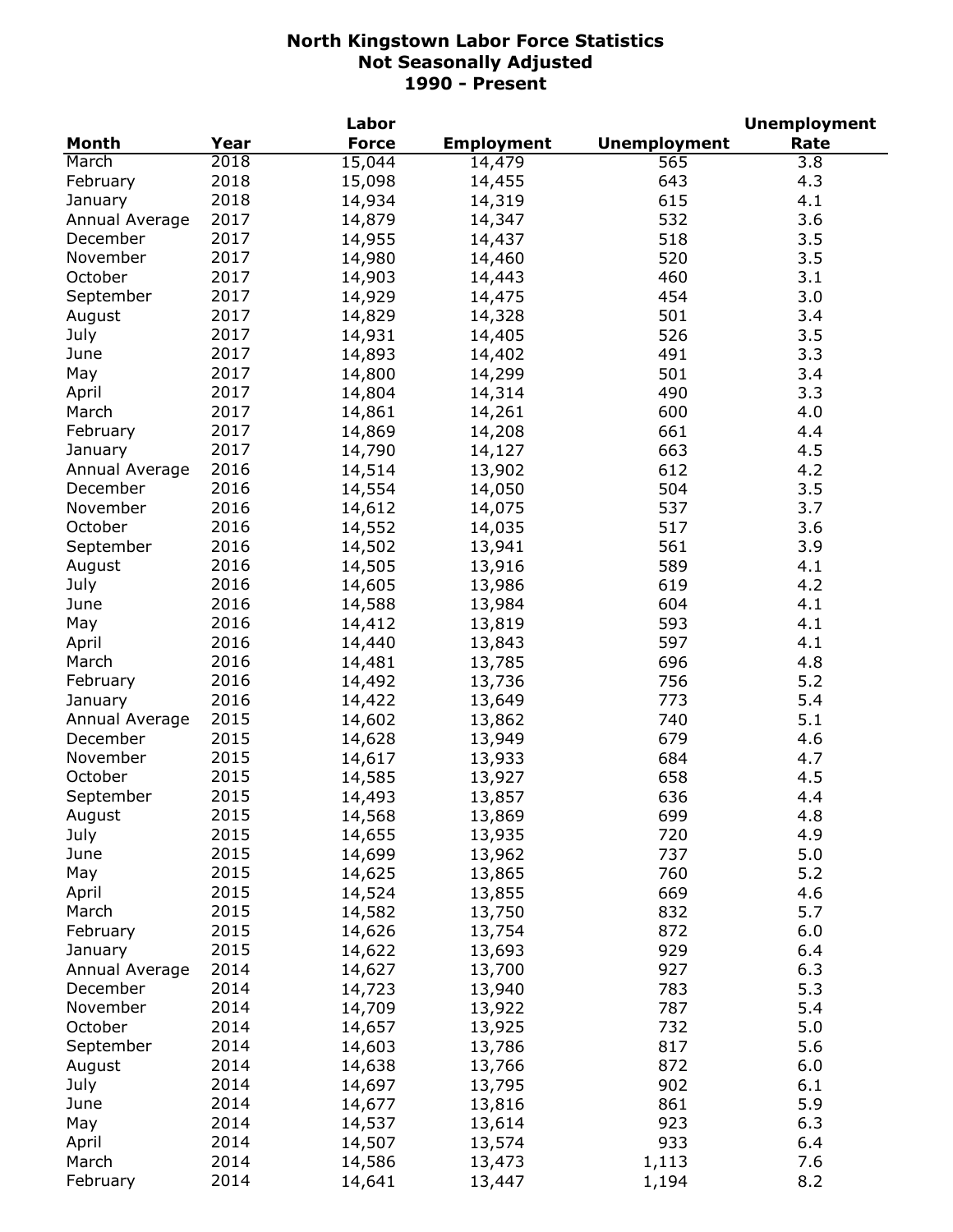|                |      | Labor        |                   |                     | <b>Unemployment</b> |
|----------------|------|--------------|-------------------|---------------------|---------------------|
| <b>Month</b>   | Year | <b>Force</b> | <b>Employment</b> | <b>Unemployment</b> | Rate                |
| January        | 2014 | 14,547       | 13,346            | 1,201               | 8.3                 |
| Annual Average | 2013 | 14,648       | 13,482            | 1,166               | 8.0                 |
| December       | 2013 | 14,645       | 13,551            | 1,094               | 7.5                 |
| November       | 2013 | 14,731       | 13,599            | 1,132               | 7.7                 |
| October        | 2013 | 14,610       | 13,529            | 1,081               | 7.4                 |
| September      | 2013 | 14,646       | 13,518            | 1,128               | 7.7                 |
| August         | 2013 | 14,630       | 13,479            | 1,151               | 7.9                 |
| July           | 2013 | 14,696       | 13,560            | 1,136               | 7.7                 |
| June           | 2013 | 14,697       | 13,591            | 1,106               | 7.5                 |
| May            | 2013 | 14,548       | 13,430            | 1,118               | 7.7                 |
| April          | 2013 | 14,548       | 13,427            | 1,121               | 7.7                 |
| March          | 2013 | 14,538       | 13,350            | 1,188               | 8.2                 |
| February       | 2013 | 14,721       | 13,405            | 1,316               | 8.9                 |
| January        | 2013 | 14,771       | 13,350            | 1,421               | 9.6                 |
| Annual Average | 2012 | 14,727       | 13,426            | 1,301               | 8.8                 |
| December       | 2012 | 14,890       | 13,675            |                     | 8.2                 |
| November       | 2012 |              |                   | 1,215               |                     |
|                |      | 14,847       | 13,660            | 1,187               | 8.0                 |
| October        | 2012 | 14,940       | 13,711            | 1,229               | 8.2                 |
| September      | 2012 | 14,742       | 13,594            | 1,148               | 7.8                 |
| August         | 2012 | 14,679       | 13,487            | 1,192               | 8.1                 |
| July           | 2012 | 14,720       | 13,480            | 1,240               | 8.4                 |
| June           | 2012 | 14,722       | 13,484            | 1,238               | 8.4                 |
| May            | 2012 | 14,605       | 13,345            | 1,260               | 8.6                 |
| April          | 2012 | 14,571       | 13,257            | 1,314               | 9.0                 |
| March          | 2012 | 14,602       | 13,174            | 1,428               | 9.8                 |
| February       | 2012 | 14,712       | 13,149            | 1,563               | 10.6                |
| January        | 2012 | 14,692       | 13,095            | 1,597               | 10.9                |
| Annual Average | 2011 | 14,819       | 13,419            | 1,400               | 9.4                 |
| December       | 2011 | 14,873       | 13,462            | 1,411               | 9.5                 |
| November       | 2011 | 14,846       | 13,513            | 1,333               | 9.0                 |
| October        | 2011 | 14,795       | 13,492            | 1,303               | 8.8                 |
| September      | 2011 | 14,706       | 13,415            | 1,291               | 8.8                 |
| August         | 2011 | 14,743       | 13,430            | 1,313               | 8.9                 |
| July           | 2011 | 14,766       | 13,443            | 1,323               | 9.0                 |
| June           | 2011 | 14,847       | 13,515            | 1,332               | 9.0                 |
| May            | 2011 | 14,773       | 13,391            | 1,382               | 9.4                 |
| April          | 2011 | 14,812       | 13,412            | 1,400               | 9.5                 |
| March          | 2011 | 14,873       | 13,334            | 1,539               | 10.3                |
| February       | 2011 | 14,881       | 13,306            | 1,575               | 10.6                |
| January        | 2011 | 14,910       | 13,317            | 1,593               | 10.7                |
| Annual Average | 2010 | 15,064       | 13,578            | 1,486               | 9.9                 |
| December       | 2010 | 15,077       | 13,627            | 1,450               | 9.6                 |
| November       | 2010 | 15,102       | 13,643            | 1,459               | 9.7                 |
| October        | 2010 | 15,034       | 13,654            | 1,380               | 9.2                 |
| September      | 2010 | 15,092       | 13,666            | 1,426               | 9.4                 |
| August         | 2010 | 15,199       | 13,703            | 1,496               | 9.8                 |
| July           | 2010 | 15,173       | 13,720            | 1,453               | 9.6                 |
| June           | 2010 | 15,144       | 13,702            | 1,442               | 9.5                 |
| May            | 2010 | 15,032       | 13,549            | 1,483               | 9.9                 |
| April          | 2010 | 15,056       | 13,556            | 1,500               | 10.0                |
| March          | 2010 | 14,969       | 13,412            | 1,557               | 10.4                |
| February       | 2010 |              |                   |                     | 10.6                |
|                | 2010 | 14,953       | 13,367            | 1,586               |                     |
| January        |      | 14,932       | 13,335            | 1,597               | 10.7                |
| Annual Average | 2009 | 15,531       | 14,100            | 1,431               | 9.2                 |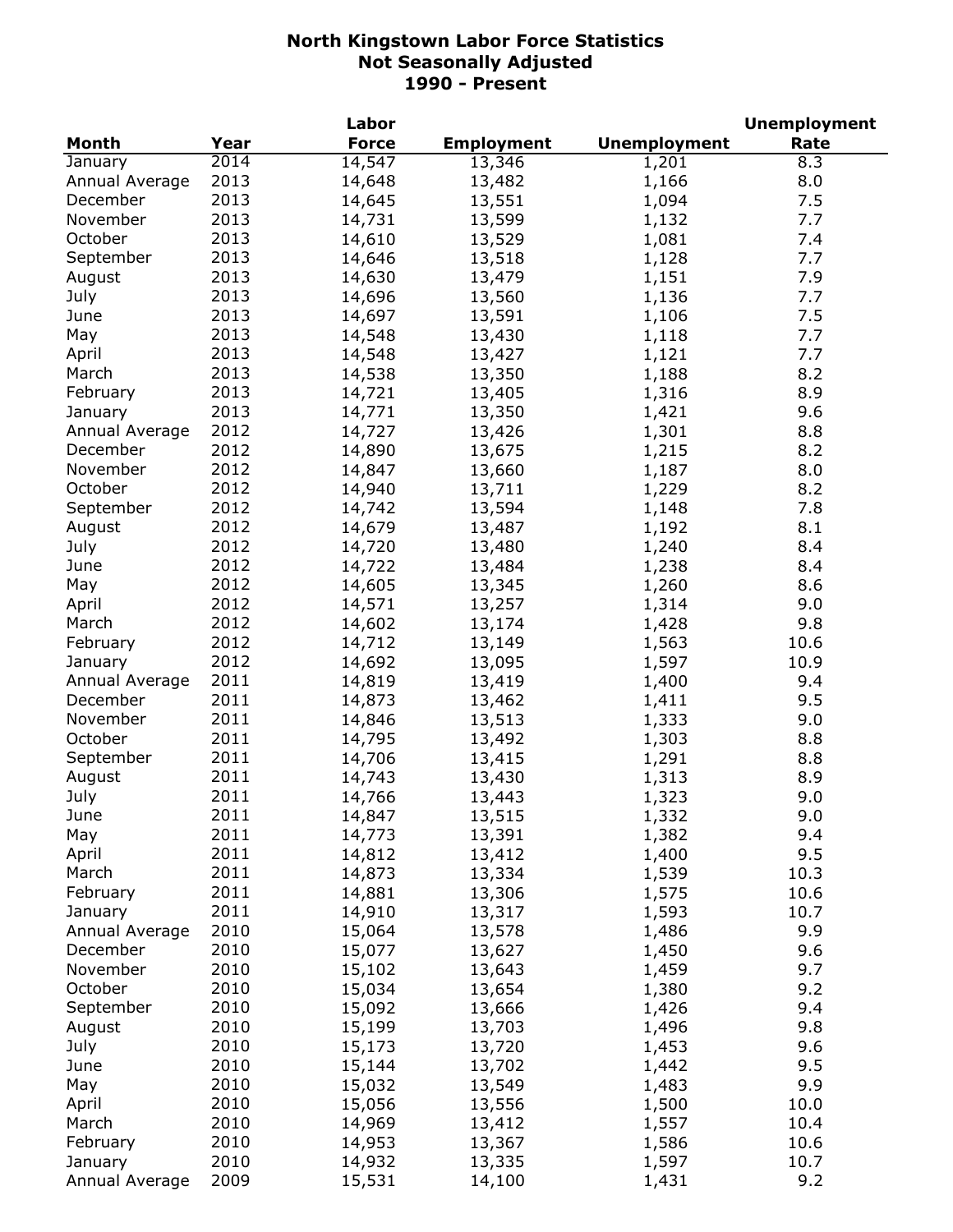|                |      | Labor        |                   |                     | <b>Unemployment</b> |
|----------------|------|--------------|-------------------|---------------------|---------------------|
| <b>Month</b>   | Year | <b>Force</b> | <b>Employment</b> | <b>Unemployment</b> | Rate                |
| December       | 2009 | 15,491       | 14,056            | 1,435               | 9.3                 |
| November       | 2009 | 15,528       | 14,171            | 1,357               | 8.7                 |
| October        | 2009 | 15,463       | 14,093            | 1,370               | 8.9                 |
| September      | 2009 | 15,444       | 14,071            | 1,373               | 8.9                 |
| August         | 2009 | 15,609       | 14,173            | 1,436               | 9.2                 |
| July           | 2009 | 15,698       | 14,247            | 1,451               | 9.2                 |
| June           | 2009 | 15,725       | 14,221            | 1,504               | 9.6                 |
| May            | 2009 | 15,461       | 14,026            | 1,435               | 9.3                 |
| April          | 2009 | 15,460       | 14,066            | 1,394               | 9.0                 |
| March          | 2009 | 15,520       | 14,002            | 1,518               | 9.8                 |
| February       | 2009 | 15,510       | 14,032            | 1,478               | 9.5                 |
| January        | 2009 | 15,458       | 14,036            | 1,422               | 9.2                 |
| Annual Average | 2008 | 15,611       | 14,610            | 1,001               | 6.4                 |
|                | 2008 | 15,576       |                   | 1,200               | 7.7                 |
| December       |      |              | 14,376            |                     | 7.2                 |
| November       | 2008 | 15,655       | 14,527            | 1,128               |                     |
| October        | 2008 | 15,634       | 14,535            | 1,099               | 7.0                 |
| September      | 2008 | 15,566       | 14,549            | 1,017               | 6.5                 |
| August         | 2008 | 15,669       | 14,580            | 1,089               | 7.0                 |
| July           | 2008 | 15,709       | 14,715            | 994                 | 6.3                 |
| June           | 2008 | 15,703       | 14,753            | 950                 | 6.0                 |
| May            | 2008 | 15,495       | 14,598            | 897                 | 5.8                 |
| April          | 2008 | 15,511       | 14,702            | 809                 | 5.2                 |
| March          | 2008 | 15,547       | 14,642            | 905                 | 5.8                 |
| February       | 2008 | 15,564       | 14,636            | 928                 | 6.0                 |
| January        | 2008 | 15,703       | 14,711            | 992                 | 6.3                 |
| Annual Average | 2007 | 15,729       | 15,083            | 646                 | 4.1                 |
| December       | 2007 | 15,826       | 15,041            | 785                 | 5.0                 |
| November       | 2007 | 15,862       | 15,165            | 697                 | 4.4                 |
| October        | 2007 | 15,774       | 15,126            | 648                 | 4.1                 |
| September      | 2007 | 15,743       | 15,117            | 626                 | 4.0                 |
| August         | 2007 | 15,674       | 15,064            | 610                 | 3.9                 |
| July           | 2007 | 15,802       | 15,172            | 630                 | 4.0                 |
| June           | 2007 | 15,812       | 15,217            | 595                 | 3.8                 |
| May            | 2007 | 15,615       | 15,052            | 563                 | 3.6                 |
| April          | 2007 | 15,575       | 15,022            | 553                 | 3.6                 |
| March          | 2007 | 15,637       | 15,026            | 611                 | 3.9                 |
| February       | 2007 | 15,699       | 14,999            | 700                 | 4.5                 |
| January        | 2007 | 15,732       | 14,999            | 733                 | 4.7                 |
| Annual Average | 2006 | 15,604       | 14,949            | 655                 | 4.2                 |
| December       | 2006 | 15,727       | 15,156            | 571                 | 3.6                 |
| November       | 2006 | 15,750       | 15,172            | 578                 | 3.7                 |
| October        | 2006 | 15,653       | 15,130            | 523                 | 3.3                 |
| September      | 2006 | 15,600       | 15,039            | 561                 | 3.6                 |
| August         | 2006 | 15,681       | 15,014            | 667                 | 4.3                 |
|                | 2006 | 15,720       | 15,044            | 676                 | 4.3                 |
| July           | 2006 |              |                   | 641                 | 4.1                 |
| June           |      | 15,684       | 15,043            |                     |                     |
| May            | 2006 | 15,510       | 14,856            | 654                 | 4.2                 |
| April          | 2006 | 15,511       | 14,824            | 687                 | 4.4                 |
| March          | 2006 | 15,463       | 14,733            | 730                 | 4.7                 |
| February       | 2006 | 15,478       | 14,694            | 784                 | 5.1                 |
| January        | 2006 | 15,468       | 14,686            | 782                 | 5.1                 |
| Annual Average | 2005 | 15,474       | 14,835            | 639                 | 4.1                 |
| December       | 2005 | 15,671       | 15,046            | 625                 | 4.0                 |
| November       | 2005 | 15,665       | 15,091            | 574                 | 3.7                 |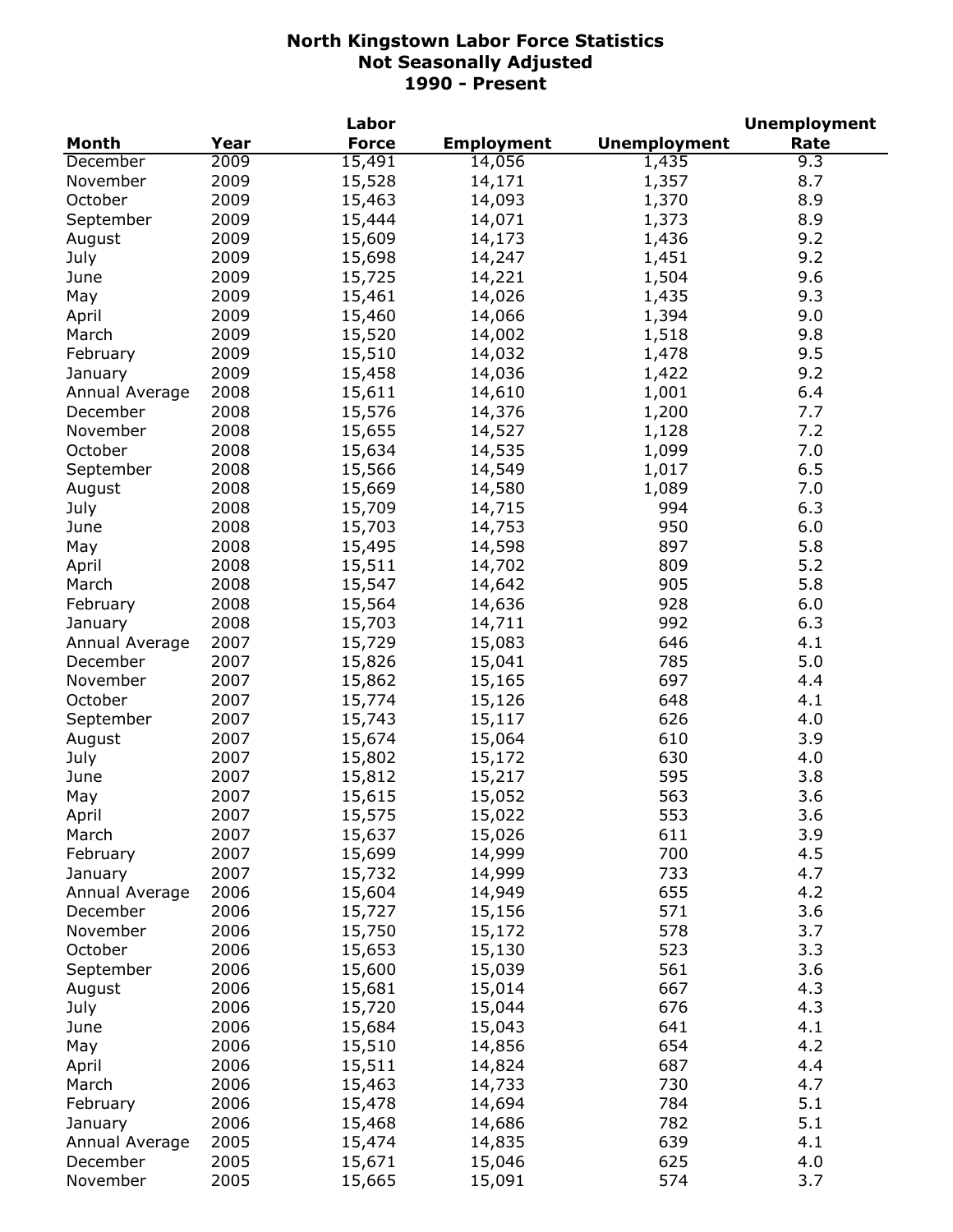|                |      | Labor        |                   |                     | <b>Unemployment</b> |
|----------------|------|--------------|-------------------|---------------------|---------------------|
| <b>Month</b>   | Year | <b>Force</b> | <b>Employment</b> | <b>Unemployment</b> | Rate                |
| October        | 2005 | 15,546       | 15,033            | 513                 | 3.3                 |
| September      | 2005 | 15,531       | 14,961            | 570                 | 3.7                 |
| August         | 2005 | 15,610       | 14,990            | 620                 | 4.0                 |
| July           | 2005 | 15,638       | 14,977            | 661                 | 4.2                 |
| June           | 2005 | 15,562       | 14,912            | 650                 | 4.2                 |
| May            | 2005 | 15,374       | 14,745            | 629                 | 4.1                 |
| April          | 2005 | 15,308       | 14,688            | 620                 | 4.1                 |
| March          | 2005 | 15,270       | 14,569            | 701                 | 4.6                 |
| February       | 2005 | 15,266       | 14,518            | 748                 | 4.9                 |
| January        | 2005 | 15,247       | 14,485            | 762                 | 5.0                 |
| Annual Average | 2004 | 15,265       | 14,631            | 634                 | 4.2                 |
| December       | 2004 | 15,318       | 14,758            | 560                 | 3.7                 |
| November       | 2004 | 15,350       | 14,816            | 534                 | 3.5                 |
| October        | 2004 | 15,253       | 14,749            | 504                 | 3.3                 |
| September      | 2004 | 15,162       | 14,674            | 488                 | 3.2                 |
| August         | 2004 | 15,269       | 14,693            | 576                 | 3.8                 |
| July           | 2004 | 15,363       | 14,747            | 616                 | 4.0                 |
| June           | 2004 | 15,368       | 14,687            | 681                 | 4.4                 |
| May            | 2004 | 15,178       | 14,521            | 657                 | 4.3                 |
| April          | 2004 | 15,173       | 14,509            | 664                 | 4.4                 |
| March          | 2004 | 15,222       | 14,441            | 781                 | 5.1                 |
| February       | 2004 | 15,216       | 14,471            | 745                 | 4.9                 |
| January        | 2004 | 15,303       | 14,506            | 797                 | 5.2                 |
| Annual Average | 2003 | 15,448       | 14,786            | 662                 | 4.3                 |
| December       | 2003 | 15,464       | 14,855            | 609                 | 3.9                 |
| November       | 2003 | 15,534       | 14,901            | 633                 | 4.1                 |
| October        | 2003 | 15,414       | 14,840            | 574                 | 3.7                 |
| September      | 2003 | 15,387       | 14,793            | 594                 | 3.9                 |
| August         | 2003 | 15,469       | 14,807            | 662                 | 4.3                 |
| July           | 2003 | 15,515       | 14,862            | 653                 | 4.2                 |
| June           | 2003 | 15,595       | 14,903            | 692                 | 4.4                 |
| May            | 2003 | 15,372       | 14,726            | 646                 | 4.2                 |
| April          | 2003 | 15,396       | 14,757            | 639                 | 4.2                 |
| March          | 2003 | 15,415       | 14,686            | 729                 | 4.7                 |
| February       | 2003 | 15,424       | 14,689            | 735                 | 4.8                 |
| January        | 2003 | 15,392       | 14,611            | 781                 | 5.1                 |
| Annual Average | 2002 | 15,147       | 14,508            | 639                 | 4.2                 |
| December       | 2002 | 15,374       | 14,713            | 661                 | 4.3                 |
| November       | 2002 | 15,426       | 14,746            | 680                 | 4.4                 |
| October        | 2002 | 15,319       | 14,683            | 636                 | 4.2                 |
| September      | 2002 | 15,291       | 14,651            | 640                 | 4.2                 |
| August         | 2002 | 15,285       | 14,602            | 683                 | 4.5                 |
| July           | 2002 | 15,275       | 14,609            | 666                 | 4.4                 |
| June           | 2002 | 15,163       | 14,564            | 599                 | 4.0                 |
| May            | 2002 | 14,961       | 14,390            | 571                 | 3.8                 |
| April          | 2002 | 14,903       | 14,340            | 563                 | 3.8                 |
| March          | 2002 | 14,955       | 14,317            | 638                 | 4.3                 |
| February       | 2002 | 14,954       | 14,327            | 627                 | 4.2                 |
| January        | 2002 | 14,860       | 14,156            | 704                 | 4.7                 |
| Annual Average | 2001 | 14,877       | 14,356            | 521                 | 3.5                 |
| December       | 2001 | 14,964       | 14,442            | 522                 | 3.5                 |
| November       | 2001 | 14,972       | 14,445            | 527                 | 3.5                 |
| October        | 2001 | 14,921       | 14,418            | 503                 | 3.4                 |
| September      | 2001 | 14,889       | 14,415            | 474                 | 3.2                 |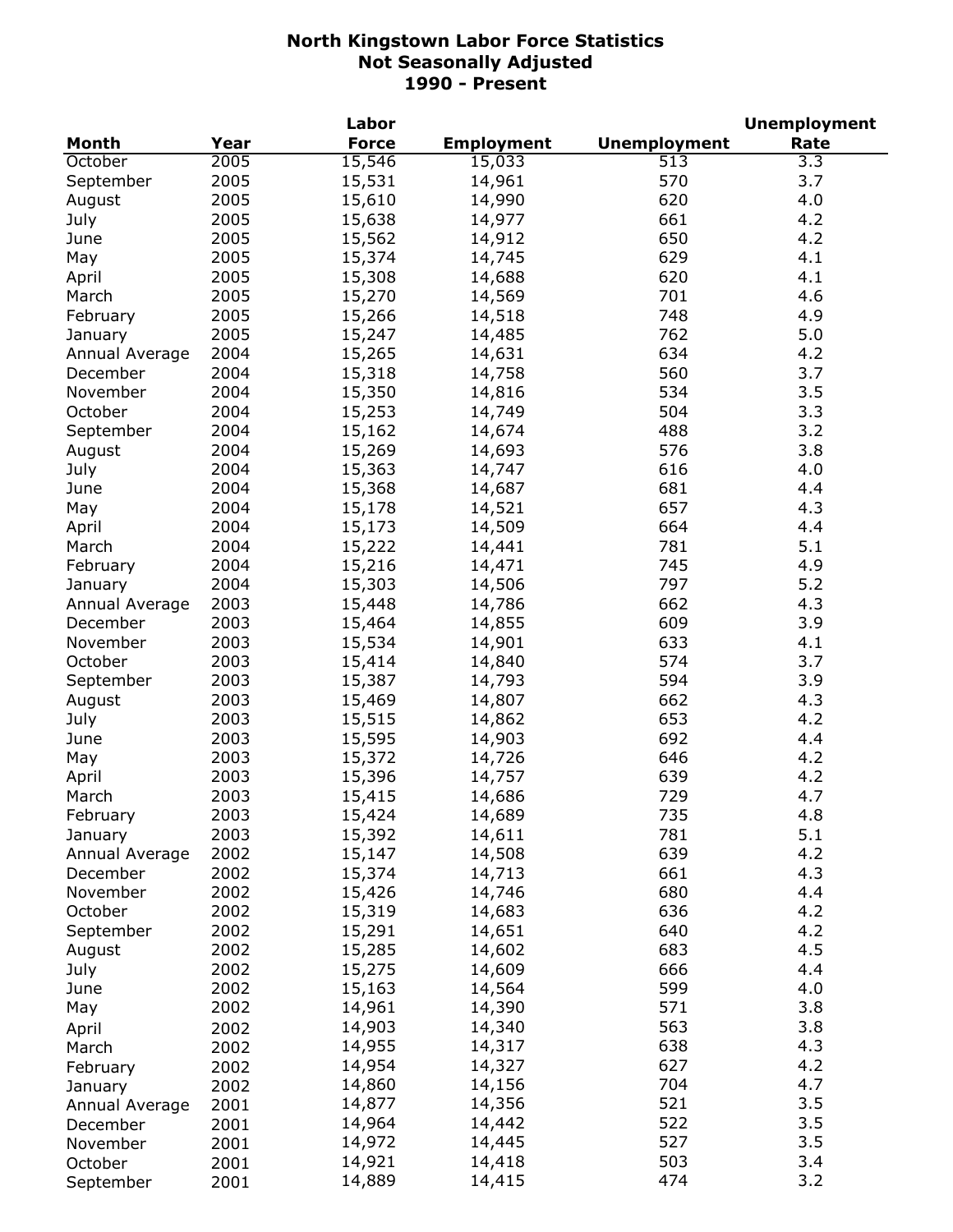|                |      | Labor        |                   |                     | <b>Unemployment</b> |
|----------------|------|--------------|-------------------|---------------------|---------------------|
| <b>Month</b>   | Year | <b>Force</b> | <b>Employment</b> | <b>Unemployment</b> | Rate                |
| August         | 2001 | 14,851       | 14,333            | $\overline{518}$    | $\overline{3.5}$    |
| July           | 2001 | 14,959       | 14,425            | 534                 | 3.6                 |
| June           | 2001 | 14,926       | 14,406            | 520                 | 3.5                 |
| May            | 2001 | 14,728       | 14,253            | 475                 | 3.2                 |
| April          | 2001 | 14,775       | 14,293            | 482                 | 3.3                 |
| March          | 2001 | 14,831       | 14,280            | 551                 | 3.7                 |
| February       | 2001 | 14,845       | 14,283            | 562                 | 3.8                 |
| January        | 2001 | 14,865       | 14,277            | 588                 | 4.0                 |
| Annual Average | 2000 | 14,937       | 14,456            | 481                 | 3.2                 |
| December       | 2000 | 14,990       | 14,581            | 409                 | 2.7                 |
| November       | 2000 | 14,994       | 14,567            | 427                 | 2.8                 |
|                |      | 14,929       | 14,504            | 425                 | 2.8                 |
| October        | 2000 | 14,885       |                   | 436                 | 2.9                 |
| September      | 2000 |              | 14,449            |                     | 3.3                 |
| August         | 2000 | 14,967       | 14,470            | 497                 |                     |
| July           | 2000 | 14,981       | 14,495            | 486                 | 3.2                 |
| June           | 2000 | 15,017       | 14,549            | 468                 | 3.1                 |
| May            | 2000 | 14,866       | 14,404            | 462                 | 3.1                 |
| April          | 2000 | 14,907       | 14,474            | 433                 | 2.9                 |
| March          | 2000 | 14,870       | 14,354            | 516                 | 3.5                 |
| February       | 2000 | 14,892       | 14,309            | 583                 | 3.9                 |
| January        | 2000 | 14,937       | 14,310            | 627                 | 4.2                 |
| Annual Average | 1999 | 15,239       | 14,746            | 493                 | 3.2                 |
| December       | 1999 | 15,480       | 15,025            | 455                 | 2.9                 |
| November       | 1999 | 15,472       | 15,001            | 471                 | 3.0                 |
| October        | 1999 | 15,366       | 14,858            | 508                 | 3.3                 |
| September      | 1999 | 15,249       | 14,758            | 491                 | 3.2                 |
| August         | 1999 | 15,331       | 14,788            | 543                 | 3.5                 |
| July           | 1999 | 15,259       | 14,775            | 484                 | 3.2                 |
| June           | 1999 | 15,243       | 14,761            | 482                 | 3.2                 |
| May            | 1999 | 15,103       | 14,663            | 440                 | 2.9                 |
| April          | 1999 | 15,070       | 14,643            | 427                 | 2.8                 |
| March          | 1999 | 15,077       | 14,620            | 457                 | 3.0                 |
| February       | 1999 | 15,078       | 14,539            | 539                 | 3.6                 |
| January        | 1999 | 15,143       | 14,520            | 623                 | 4.1                 |
| Annual Average | 1998 | 14,824       | 14,359            | 465                 | 3.1                 |
| December       | 1998 | 15,057       | 14,693            | 364                 | 2.4                 |
| November       | 1998 | 15,097       | 14,676            | 421                 | 2.8                 |
| October        | 1998 | 14,972       | 14,500            | 472                 | 3.2                 |
|                |      | 14,866       | 14,424            | 442                 | 3.0                 |
| September      | 1998 | 14,882       | 14,409            | 473                 | 3.2                 |
| August         | 1998 |              |                   | 453                 | 3.0                 |
| July           | 1998 | 14,853       | 14,400            |                     |                     |
| June           | 1998 | 14,831       | 14,369            | 462                 | 3.1                 |
| May            | 1998 | 14,628       | 14,230            | 398                 | 2.7                 |
| April          | 1998 | 14,592       | 14,190            | 402                 | 2.8                 |
| March          | 1998 | 14,694       | 14,147            | 547                 | 3.7                 |
| February       | 1998 | 14,687       | 14,134            | 553                 | 3.8                 |
| January        | 1998 | 14,724       | 14,133            | 591                 | 4.0                 |
| Annual Average | 1997 | 14,549       | 14,011            | 538                 | 3.7                 |
| December       | 1997 | 14,638       | 14,222            | 416                 | 2.8                 |
| November       | 1997 | 14,730       | 14,282            | 448                 | 3.0                 |
| October        | 1997 | 14,639       | 14,186            | 453                 | 3.1                 |
| September      | 1997 | 14,721       | 14,160            | 561                 | 3.8                 |
| August         | 1997 | 14,692       | 14,173            | 519                 | 3.5                 |
| July           | 1997 | 14,647       | 14,151            | 496                 | 3.4                 |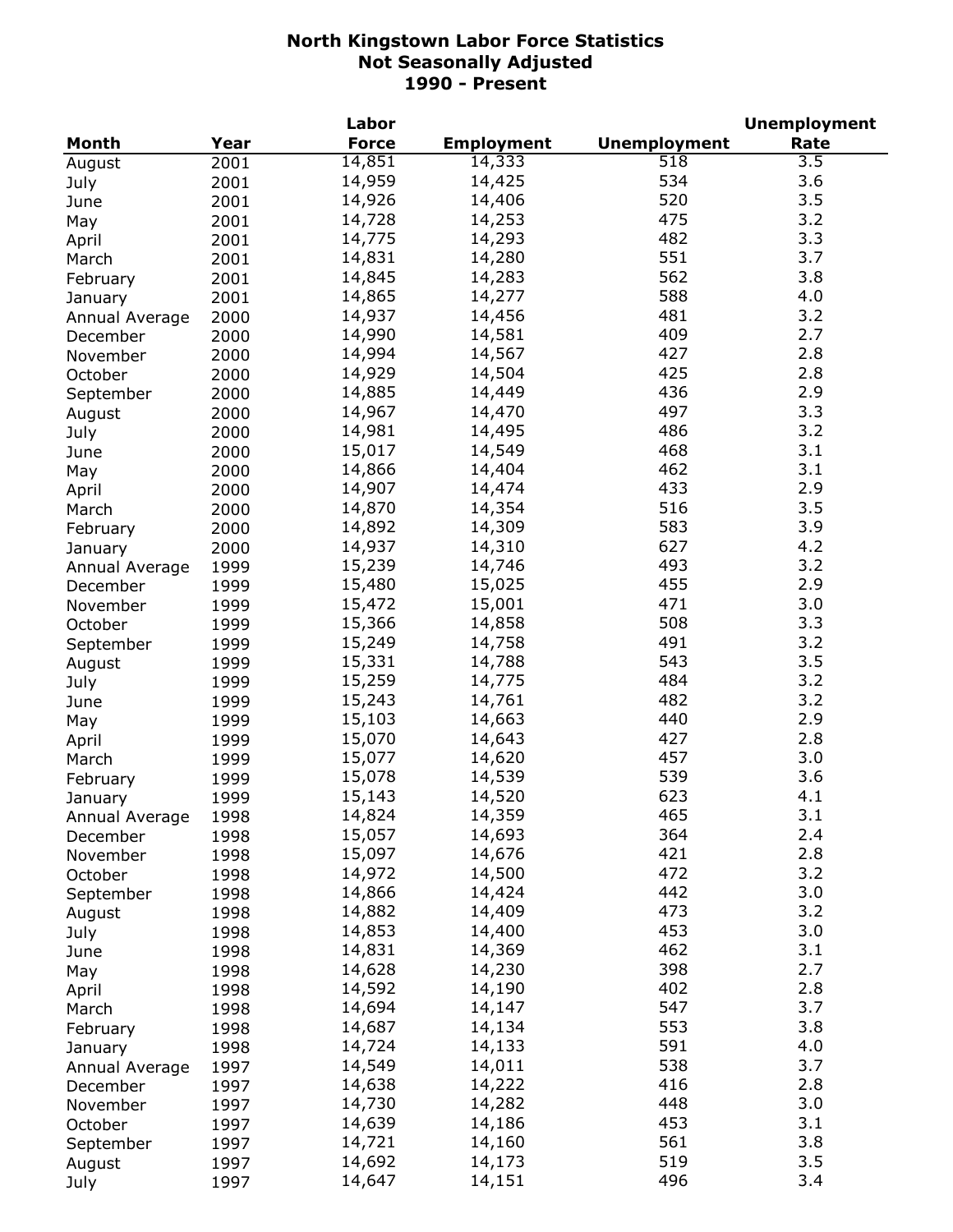|                |      | Labor        |                   |                     | <b>Unemployment</b> |
|----------------|------|--------------|-------------------|---------------------|---------------------|
| <b>Month</b>   | Year | <b>Force</b> | <b>Employment</b> | <b>Unemployment</b> | Rate                |
| June           | 1997 | 14,606       | 14,053            | 553                 | 3.8                 |
| May            | 1997 | 14,430       | 13,897            | 533                 | 3.7                 |
| April          | 1997 | 14,415       | 13,864            | 551                 | 3.8                 |
| March          | 1997 | 14,399       | 13,785            | 614                 | 4.3                 |
| February       | 1997 | 14,325       | 13,693            | 632                 | 4.4                 |
| January        | 1997 | 14,352       | 13,669            | 683                 | 4.8                 |
| Annual Average | 1996 | 13,998       | 13,523            | 475                 | 3.4                 |
|                | 1996 | 14,322       | 13,773            | 549                 | 3.8                 |
| December       |      | 14,361       | 13,808            | 553                 | 3.9                 |
| November       | 1996 | 14,205       | 13,744            | 461                 | 3.2                 |
| October        | 1996 |              |                   |                     |                     |
| September      | 1996 | 14,078       | 13,648            | 430                 | 3.1                 |
| August         | 1996 | 14,062       | 13,634            | 428                 | 3.0                 |
| July           | 1996 | 13,988       | 13,585            | 403                 | 2.9                 |
| June           | 1996 | 13,989       | 13,593            | 396                 | 2.8                 |
| May            | 1996 | 13,821       | 13,428            | 393                 | 2.8                 |
| April          | 1996 | 13,758       | 13,355            | 403                 | 2.9                 |
| March          | 1996 | 13,833       | 13,315            | 518                 | 3.7                 |
| February       | 1996 | 13,805       | 13,246            | 559                 | 4.0                 |
| January        | 1996 | 13,754       | 13,151            | 603                 | 4.4                 |
| Annual Average | 1995 | 13,665       | 13,037            | 628                 | 4.6                 |
| December       | 1995 | 13,737       | 13,255            | 482                 | 3.5                 |
| November       | 1995 | 13,804       | 13,289            | 515                 | 3.7                 |
| October        | 1995 | 13,790       | 13,191            | 599                 | 4.3                 |
| September      | 1995 | 13,702       | 13,081            | 621                 | 4.5                 |
| August         | 1995 | 13,710       | 13,115            | 595                 | 4.3                 |
| July           | 1995 | 13,621       | 13,058            | 563                 | 4.1                 |
| June           | 1995 | 13,666       | 13,030            | 636                 | 4.7                 |
| May            | 1995 | 13,501       | 12,864            | 637                 | 4.7                 |
| April          | 1995 | 13,536       | 12,896            | 640                 | 4.7                 |
| March          | 1995 | 13,592       | 12,875            | 717                 | 5.3                 |
| February       | 1995 | 13,647       | 12,906            | 741                 | 5.4                 |
|                | 1995 | 13,667       | 12,883            | 784                 | 5.7                 |
| January        |      | 13,061       | 12,372            | 689                 | 5.3                 |
| Annual Average | 1994 |              |                   | 489                 | 3.8                 |
| December       | 1994 | 12,972       | 12,483            |                     |                     |
| November       | 1994 | 13,143       | 12,535            | 608                 | 4.6                 |
| October        | 1994 | 13,044       | 12,455            | 589                 | 4.5                 |
| September      | 1994 | 12,953       | 12,362            | 591                 | 4.6                 |
| August         | 1994 | 13,102       | 12,445            | 657                 | 5.0                 |
| July           | 1994 | 13,051       | 12,407            | 644                 | 4.9                 |
| June           | 1994 | 13,119       | 12,430            | 689                 | 5.3                 |
| May            | 1994 | 12,983       | 12,307            | 676                 | 5.2                 |
| April          | 1994 | 12,947       | 12,253            | 694                 | 5.4                 |
| March          | 1994 | 13,049       | 12,226            | 823                 | 6.3                 |
| February       | 1994 | 13,179       | 12,294            | 885                 | 6.7                 |
| January        | 1994 | 13,185       | 12,264            | 921                 | 7.0                 |
| Annual Average | 1993 | 13,329       | 12,440            | 889                 | 6.7                 |
| December       | 1993 | 13,311       | 12,513            | 798                 | 6.0                 |
| November       | 1993 | 13,344       | 12,537            | 807                 | 6.0                 |
| October        | 1993 | 13,293       | 12,480            | 813                 | 6.1                 |
| September      | 1993 | 13,306       | 12,456            | 850                 | 6.4                 |
| August         | 1993 | 13,435       | 12,589            | 846                 | 6.3                 |
| July           | 1993 | 13,394       | 12,591            | 803                 | 6.0                 |
| June           | 1993 | 13,505       | 12,574            | 931                 | 6.9                 |
| May            | 1993 | 13,372       | 12,411            | 961                 | 7.2                 |